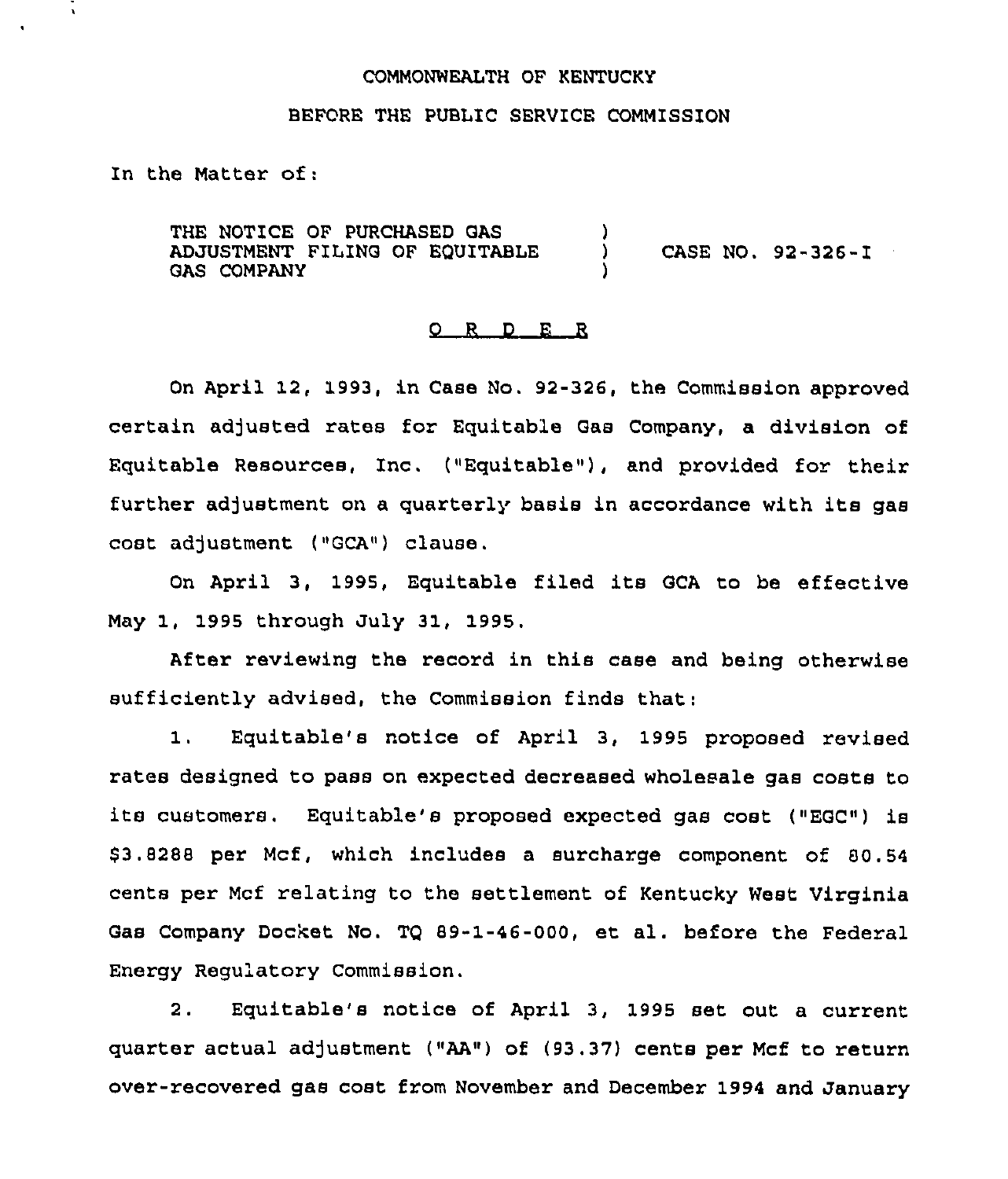1995. EGC revenue should be recalculated to price all volumes at \$4.3278, the approved EGC for the quarter, (Equitable had priced the quarter's sales volumes at \$4.3385 per Mcf.) The current quarter AA should be (92.99) cents per Mcf.

Equitable's corrected total AA of (\$1.0718) per Mcf reflects the current over-recovery as well as over- and under-recoveries from previous quarters.

3. Equitable's notice set out a current quarter balancing adjustment ("BA") of .05 cent per Mcf to reconcile variances from previous actual, refund, and balance adjustments. Equitable's total BA is .10 cent per Mcf.

4. These adjustmente produce a gas cost recovery ("GCR") rate of \$2.7580 per Mcf, \$1.5112 per Mcf lese than its prior GCR rate.

5. The revised rate adjustment in the Appendix to this Order is fair, just, and reasonable, in the public interest, and should be effective for final meter readings on and after May 1, 1995.

IT IS THEREFORE ORDERED that:

1. The rates proposed by Equitable be and they hereby are denied.

2. The rates in the Appendix to this Order are fair, just, and reasonable and are effective for final meter readings on and after May 1, 1995.

 $-2-$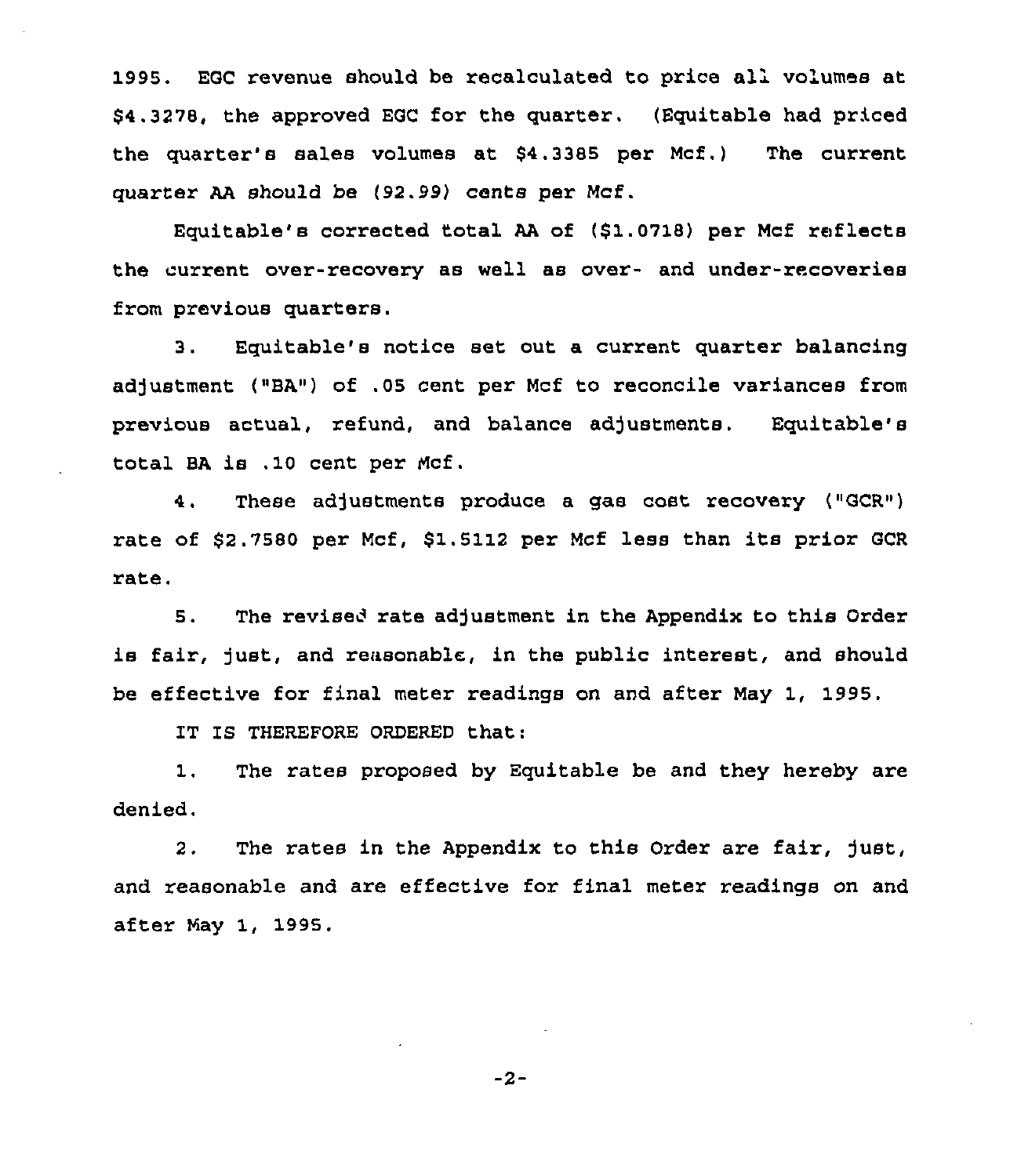3. Within <sup>30</sup> days of the date of this Order, Equitable shall file with this Commission its revised tariffs setting out the rates authorised herein.

Done at Frankfort, Kentucky, this lst day of May, 1995.

PUBLIC SERVICE COMMISSION

Chairman Vice Chairman

Anida K Breathoff

ATTEST:

 $\cdot$ 

Executive Director